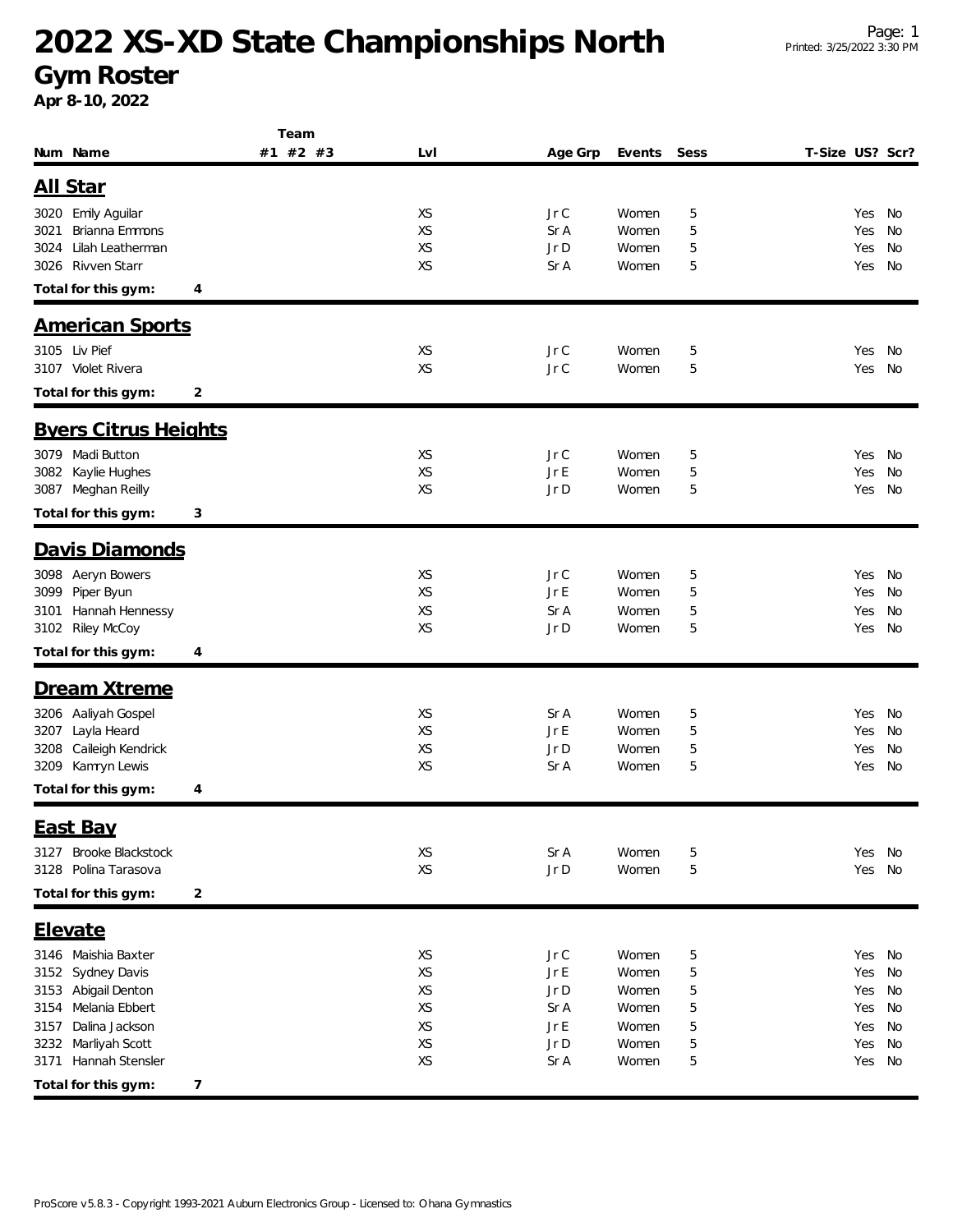# **2022 XS-XD State Championships North**

#### **Gym Roster**

**Apr 8-10, 2022**

|                                              | Team         |           |              |        |        |                 |        |          |
|----------------------------------------------|--------------|-----------|--------------|--------|--------|-----------------|--------|----------|
| Num Name                                     | #1 #2 #3     | LvI       | Age Grp      | Events | Sess   | T-Size US? Scr? |        |          |
| <b>Extreme</b>                               |              |           |              |        |        |                 |        |          |
|                                              |              |           |              |        |        |                 |        |          |
| 3197 Adaline Crawford                        |              | XS        | Sr A         | Women  | 5      | Yes             |        | No       |
| 3198<br>Alani Estecoc                        |              | XS        | Sr A         | Women  | 5      | Yes             |        | No       |
| Kendall Galliano<br>3199                     |              | <b>XS</b> | JrC          | Women  | 5      | Yes             |        | No       |
| Ally Paetz<br>3201                           |              | <b>XS</b> | Jr D         | Women  | 5      | Yes             |        | No       |
| Total for this gym:                          | 4            |           |              |        |        |                 |        |          |
| $Flip$ 2 It                                  |              |           |              |        |        |                 |        |          |
| Bella Cademarti<br>3064                      |              | XS        | Jr E         | Women  | 5      | Yes             |        | No       |
| Rayah Hammi<br>3065                          |              | XS        | $Jr \, E$    | Women  | 5      | Yes             |        | No       |
|                                              |              | XS        |              | Women  |        |                 |        |          |
| Piper Kimbrough<br>3066<br>Abi Kumar<br>3067 |              | XS        | Jr C<br>Jr E | Women  | 5<br>5 | Yes<br>Yes      |        | No<br>No |
|                                              |              |           |              |        |        |                 |        |          |
| Total for this gym:                          | 4            |           |              |        |        |                 |        |          |
| Four Stars                                   |              |           |              |        |        |                 |        |          |
| 3218 Jalia Al-Hakim                          |              | XS        | Jr C         | Women  | 5      |                 | Yes No |          |
|                                              |              |           |              |        |        |                 |        |          |
| Total for this gym:                          | $\mathbf{1}$ |           |              |        |        |                 |        |          |
| <b>Golden Bear</b>                           |              |           |              |        |        |                 |        |          |
| Sascha Chou<br>3005                          |              | XS        | Jr E         | Women  | 5      | Yes             |        | No       |
| Lily Danielyan<br>3007                       |              | XS        | Sr A         | Women  | 5      | Yes             |        | No       |
| Lucy Green<br>3010                           |              | XS        | Jr E         | Women  | 5      | Yes             |        | No       |
| Ellie McCormick<br>3013                      |              | XS        | JrC          | Women  | 5      | Yes             |        | No       |
| Harper Noonan<br>3015                        |              | XS        | Sr A         | Women  | 5      | Yes             |        | No       |
| Avery Ragon<br>3016                          |              | <b>XS</b> | Jr D         | Women  | 5      | Yes             |        | No       |
| Cassidy Reid<br>3017                         |              | XS        | Jr C         | Women  | 5      | Yes             |        | No       |
| 3018 Lucy Schwartz                           |              | <b>XS</b> | Jr D         | Women  | 5      |                 | Yes    | No       |
| Total for this gym:                          | 8            |           |              |        |        |                 |        |          |
|                                              |              |           |              |        |        |                 |        |          |
| <b>Gymnastics Zone</b>                       |              |           |              |        |        |                 |        |          |
| 3043 Haruko Agress                           |              | XS        | Sr A         | Women  | 5      | Yes             |        | No       |
| Ashley Gerenser<br>3047                      |              | XS        | Jr E         | Women  | 5      | Yes             |        | No       |
| Emma Griffin<br>3048                         |              | XS        | Jr D         | Women  | 5      | Yes             |        | No       |
| 3049 Savanna Hardcastle                      |              | XS        | Jr D         | Women  | 5      |                 | Yes No |          |
| 3050 Lulu Livingston                         |              | XS        | $Jr \, E$    | Women  | 5      | Yes             |        | No       |
| 3051 Aly Ortiz                               |              | XS        | $Jr \, E$    | Women  | 5      | Yes             |        | No       |
| Total for this gym:                          | 6            |           |              |        |        |                 |        |          |
| <b>iGYM</b>                                  |              |           |              |        |        |                 |        |          |
| 3234 Lydia Foster                            |              | XS        | Sr E         | Women  |        |                 | Yes No |          |
| 3238 Corilie Starr                           |              | XS        | $JrC$        | Women  | 5      | Yes             |        | No       |
| Total for this gym:                          |              |           |              |        | 5      |                 |        |          |
|                                              | 2            |           |              |        |        |                 |        |          |
| <u>Impact</u>                                |              |           |              |        |        |                 |        |          |
| 3120 Rylee Deherrera                         |              | XS        | Jr D         | Women  | 5      | Yes             |        | No       |
| 3121 Ava Farinias                            |              | XS        | Jr D         | Women  | 5      |                 | Yes No |          |
| Total for this gym:                          | 2            |           |              |        |        |                 |        |          |
|                                              |              |           |              |        |        |                 |        |          |